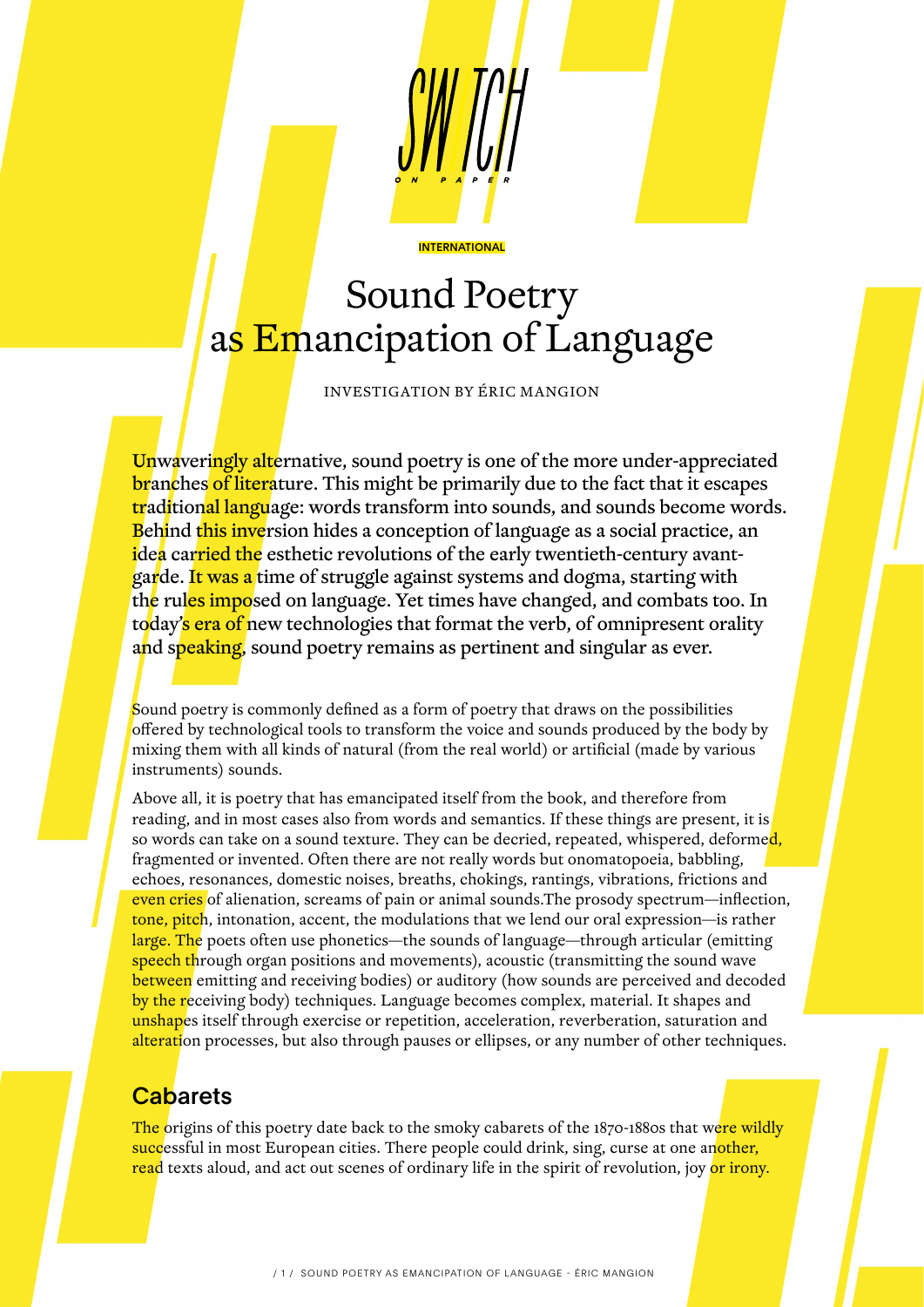The cabaret's "host" was neither an impressionist artist nor a pompous painter. He refused all categories. Often, he was an adventurous musician, a libertarian journalist, a marginal poet, a **b**ohemian of the dandy persuasion born only a few years earlier. In Paris, the Commune and the end of journalistic censorship played a major role. Street advertising grew more democratic, enabling cabarets to conduct actual "marketing" campaigns that were entirely innovative at the time. Le Chat noir is the most emblematic of these unruly venues.

# **Origins**

It wouldn't be until the avant-garde of the early twentieth century that sound poetry would truly come to be theorized and spearhead a new esthetic. In 1912, in the midst of the Siege of Adrianople in Turkey, Filippo Tommaso Marinetti, founder of Futurism (1909) and author of the "enquête internationale sur le vers libre" (international study on free verse – 1905) writes a text entitled Zang Tumb Tumb, a series of onomatopoeia meant to describe the "orchestra of warfare".

In 1913, another Futurist, Luigi Russolo, writes a manifesto that will mark the history of twentieth century art: The Art of Noises. In it, he sustains that the human ear has grown accustomed to speed, energy and the noises of the urban industrial soundscape, and that this new acoustic palette demands a renewed approach to instruments and musical composition. He elaborates on several conclusions in which he describes how electronics and other technologies will enable musicians of the future to substitute 'a limited number of sounds belonging to today's orchestra with an infinite variety of sounds contained in noises, reproduced by way of the appropriate mechanisms.'

The Russian Futurists (Velimir Khlebnikov, Alexeï Kroutchenykh and Ilia Zdanevitch) invent for their part the zaoum (1913), a poetry aimed mainly at organizing sounds in and of themselves. Zaoum is a composite of the Russian prefix za- ("beyond") and the word oum ("spirit"), and can be understood as "trans-mental". Zaoum has no grammatical rules, no semantic conventions, no style norms. It is an expression of primordial emotions and sensations, and that is all. Sounds precede meanings and represent a natural, and therefore universal, element of human communication.

The Dada Cabaret Voltaire is inaugurated in Zurich on February 5, 1916, not with an exhibition but with gestures, sounds and words, described as follows by Hans Arp: "The people around us are shouting, laughing, and gesticulating. Our replies are sighs of love, volleys of hiccups, poems, moos ... Tzara is wiggling his behind like the belly of an Oriental dancer. Janco is playing an invisible violin and bowing and scraping. Madam Hennings, with a Madonna face, is doing the splits. Huelsenbeck is banging away nonstop on the great drum, with Ball accompanying him on the piano pale as a chalky ghost. We were given the honorary title of Nihilists."

The Ursonate (1921-1932) by Dadaist Kurt Schwitters is certainly the most emblematic poem to come from the avant-gardes. The piece's fame can be attributed to the fact that it was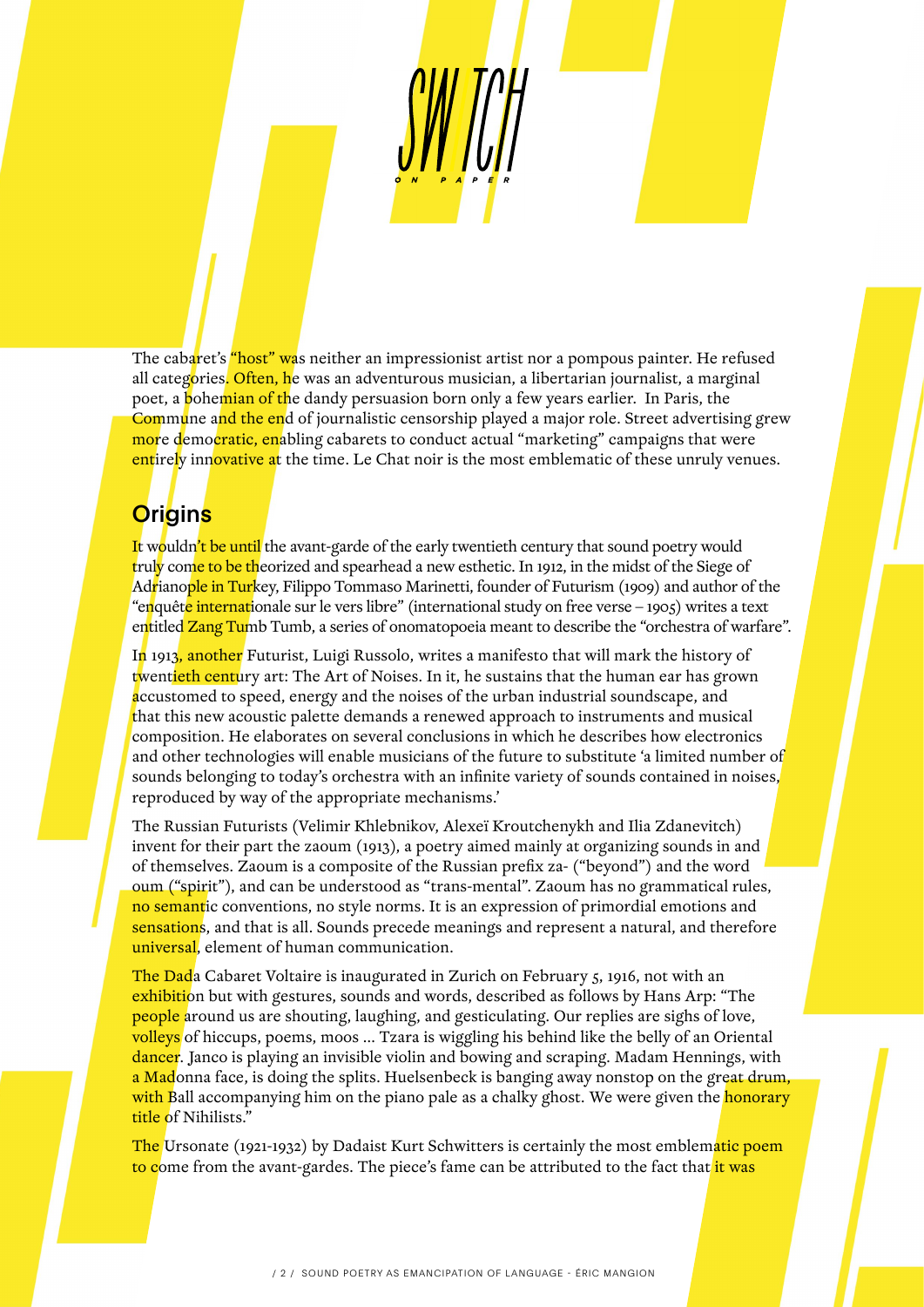the first to be recorded by its author (for the first time in 1932). The poem cannot really be considered sound poetry. No outside sound, no technical intervention is present in the recording. Yet it nevertheless stands as a bridge between two eras.

# The contribution of machines and techniques

The difference between sound poetry and the essentially phonetic poetry that was practiced in the first part of the twentieth century is mainly the role of the machine and therefore technology. The body, the mouth, the sounds of words are not the only protagonists. As recording technology grows more simple and democratic over the years, not only can more poems be recorded and new broadcasting methods invented, but it also becomes possible to layer words and sounds produced by the body with outside sources of sound in order to push the experimentation even further.

Swiss philologist Paul Zumthor—an expert of grammatical and linguistic textures in text, and also a poet involved in the art from the 1950s to the 70s—insists on sound poetry's general use of electronic media starting in the 1950s, and its 'close, almost genetic link' connecting it to technology.

ReVox recorders end up playing a major role. Designed in 1948, commercialized starting in 1951, they meet with incredible success, particularly in radio station studios. They are light and easy to use. Reel to reel turns into a source of inspiration both technically and poetically. It can be cut and layered following the same principles of collage as developed by the modern painters a few years earlier, but also using cut-up techniques invented by poets Gil Wolman and Bryon Gysin: An original text is cut into random fragments and then recomposed to create a new text. Magnetic tape also makes it possible to invent a new sound, recognizable amongst a thousand others for its almost metallic sound substance consisting of iron oxide particles assembled and magnetized onto a flexible strip of plastic film. It is a quintessential example of Canadian communication theorist Marshall McLuhan's famous saying, "the medium is the message."

#### Musique concrète

The 1950s are also a time when 'concrete music' begins to develop, owing its popularity to the simplification in electroacoustic technologies. Its godfather and pioneering thinker, Pierre Schaeffer, speaks of music 'constituted with the help of pre-existing elements' and borrowed from any possible sound material. It is a time when musicians like Karlheinz Stockhausen or Edgar Varèse and his Poème électronique (1953) are discovered—the latter having been influenced three decades earlier by Russolo's experimentations. Music <mark>is now</mark> leaving behind traditional instruments to embrace the technologies of the time. Above all, it departs from the purely musical domain and starts to resemble what would from then on be known as 'sound art'.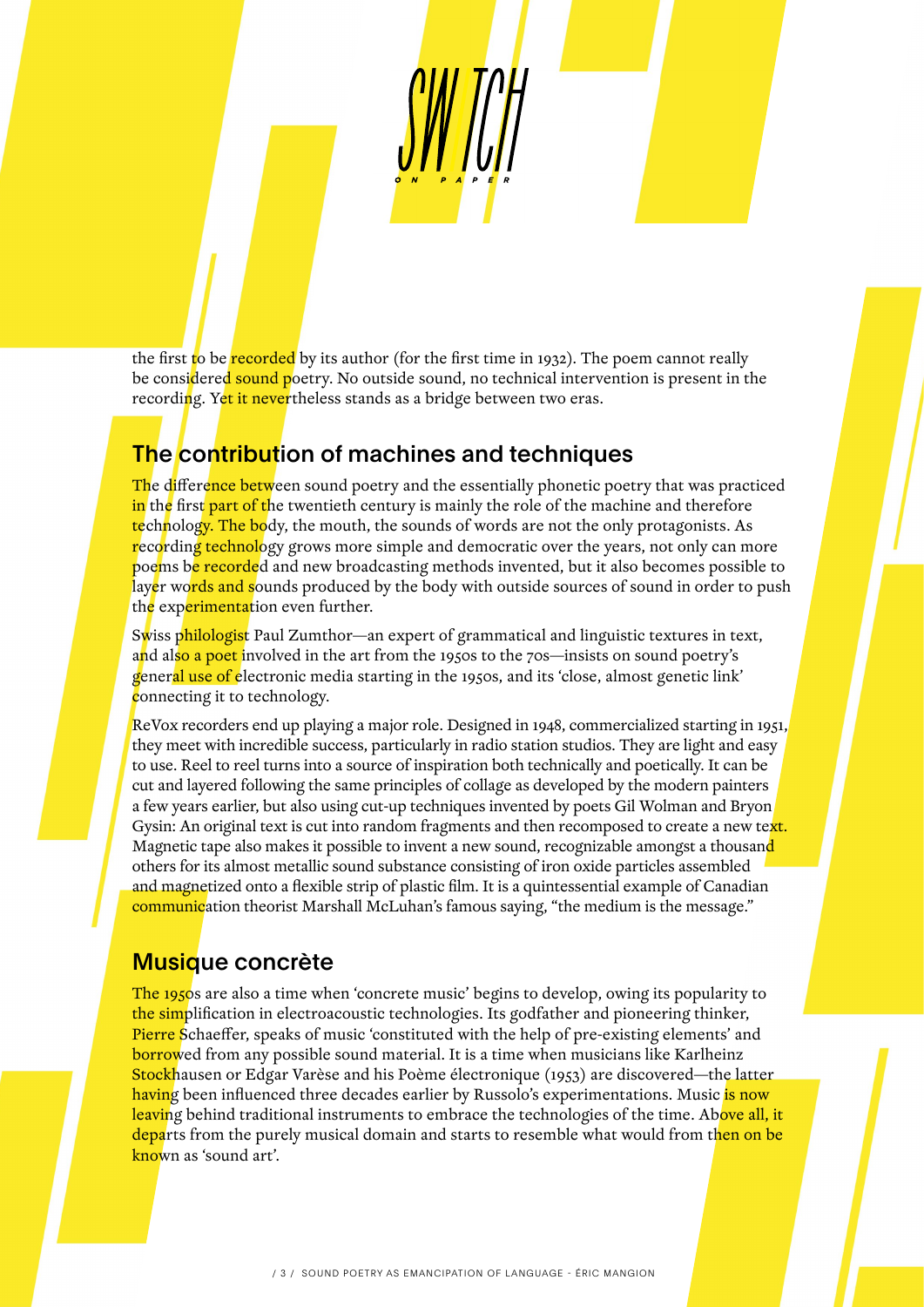# Letterism and sound

Although Belgian poet Paul De Vree was, technically speaking, the first to have recorded, in 1948 at the Antwerp radio station, a poem using montage and layering different sound sources, the Letterists incontrovertibly played a pivotal part. Not only did they reactivate the Futurist and Dada experimentations that two dark decades had relegated to oblivion, they also, and above all, returned sound to the center of their theoretical and practical preoccupations. Isidore Isou maintained that Venom and Eternity (1951) was first and foremost a sound film. In it, he invents 'discrepant sound', one that is completely disjointed from the image. Tambours du jugement premier (1952) by François Dufrêne, on the other hand, contains neither screen, nor image, nor film stock. The film exists solely through the spoken accounts of four speakers/performers (Wolman, Marc'O, Guy Debord and Dufrêne himself) who, one after the other, speak aphorisms aloud in the cinema. As for Wolman's Anticoncept (1952), it is no more than a long poem "projected like a projectile" onto a weather balloon floating in space. Wolman's megapneumes (poems based on breath) or Dufrêne's Crirythmes (organic sounds made by the body) were performed for the first time between 1952 and 1953, and recorded a few years later.

But it was not until 1958, after returning from his military service in Morocco, that Dufrêne would start to manipulate magnetic tape as a material in its own right to compose Paix en Algérie. Out of phonetics, poetry becomes sound. And now it consists of three aspects: body, language and machine.

# Henri Chopin and Bernard Heidsieck

It is always a sensitive issue to name a founding act or attribute genius, even if Dufrêne and Wolman deserve their place in the pantheon. But it was Henri Chopin and Bernard Heidsieck who best embodied this new form of expression, for they not only practiced it regularly, they also transmitted and theorized it. Their duality is actually rather edifying. The former surpasses the verb, even the phonetic verb, to move toward expression entirely through sound, whereas the latter maintains semantics. Chopin founded the magazine Ou on vinyl record, the main propagator of sound poetry between 1964 and 1974. Heidsieck organized several events that were host to all manner of initial encounters between experimental poets.

#### **Internationalization**

At the end of the 1950s and in the early 1960s, sound poetry goes international, in Great Britain (Bob Cobbing), Sweden (Sten Hanson or Åke Hodell), Germany (Carlfriedr<mark>ich</mark> Claus or Franz Mon), Brazil (Augusto de Campos or Décio Pignatari), Belgium (Paul De Vree), Italy (Arrigo Lora Totino), the United States (John Giorno), Japan (Seiichi Niikuni),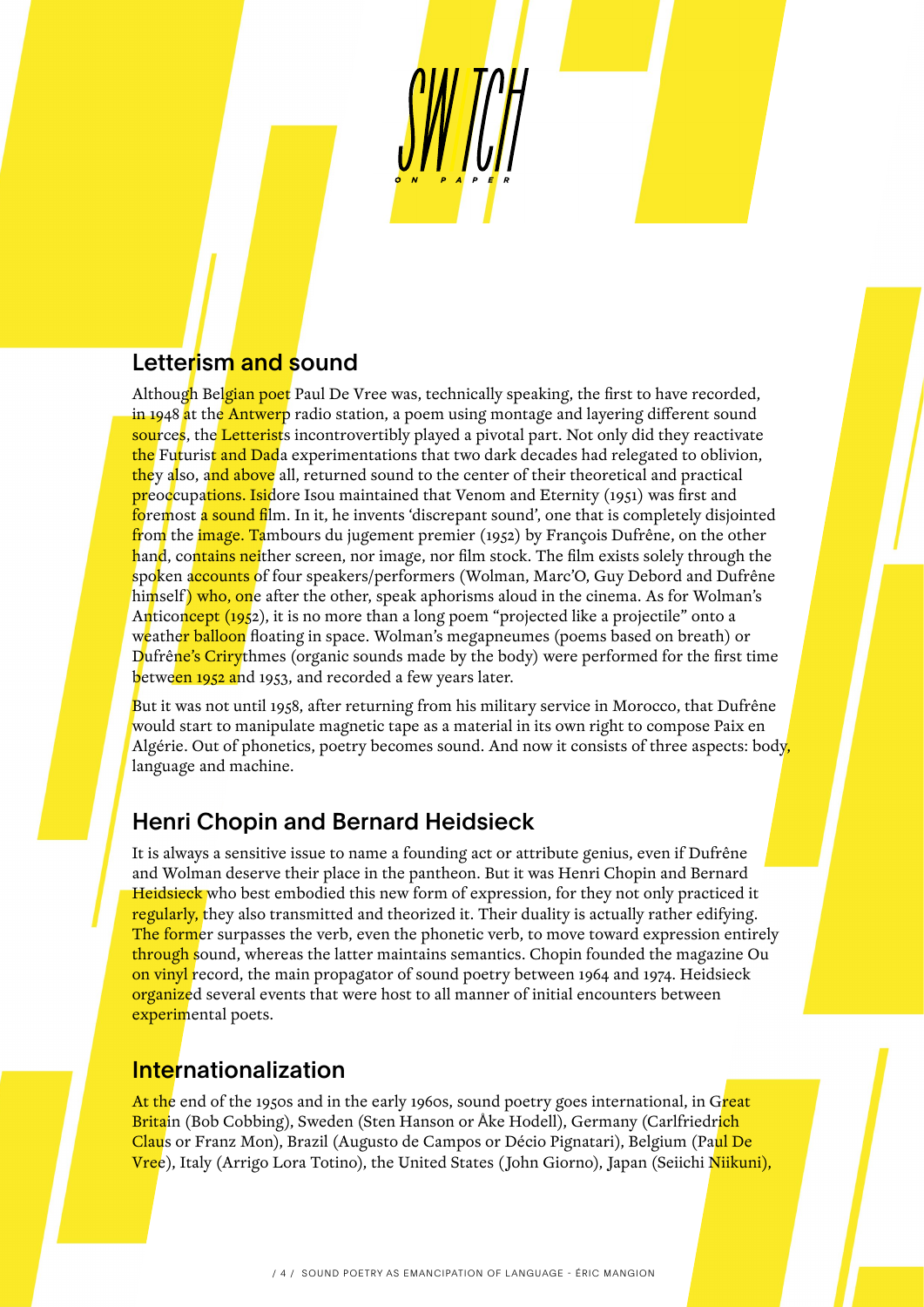Czechoslovakia (Ladislav Novák), Uruguay (Clemente Padín), Poland (Klaus Groh), Switzerland (Arthu Pétronio), Canada (Nobuo Kubota). Without forgetting Brion Gysin, an artist with no determined nationality who saw himself as a bridge between his Dada and surrealist influences, abstract painting, the literary and human experimentation of the American beat generation and European experimental poetry. His tautological poem I Am That I Am (1958), created with the help of a random software program made by engineer Ian Sommerville, is a model of the genre.

The development of vinyl, evolutions in analog recording, the first synths or samplers, easier access to radio recording studios, and more generally what the Anglo-Saxons called broadcasting, that is, all modes of transmission, are major factors in the planetary development of this new artistic practice.

# The different styles

But underneath this universality of form, the content is noticeably different depending on the contexts or personalities.

The Brazilians are, for example, influenced by concrete poetry, whose character is conceptual, graphic and tautological. A poem should be "a reality of its own" rather than a declaration on reality, as understandable as "signs in airports or on the street".

Some cannot help but be influenced by their political environment, living under South American dictatorship (Clemente Padín) or under the Communist regimes of Eastern Europe (Ladislav Novák).

Others, such as Gerhard Rühm and Ernst Jandl (Austria) or Emmett Williams and Jackson Mac Low (USA) belong to broader artistic currents: the Wiener Gruppe and Fluxus, respectively.

True to its anti-establishment nature, sound poetry fits in closely with the emancipatory movements of the time. Katalin Ladik (Serbia) or Carolee Schneemann (USA) are among the first female artists in this domain. Each invents, in her own way, a language inclined to feminist concerns and sees the importance in demanding they be heard loud and clear. An attitude that spurs a clash in the poetry field, which at the time is male-dominated.

From the early 1960s on, sound poetry also develops alongside another emerging art form: performance. Confrontation with the audience is the best way to preserve that bit of spontaneity, or improvisation, borne from the avant-gardes to face the ever-increasing use of technology. Performance art is the art of the body in space. Giovanni Fontana (Italy) is, for example, a remarkable performer who, using very few resources, manages to entirely occupy the perimeter around him. Heidsieck described his own art as "poetry-action" and his poems as "scores". Performance in this scenario is resolutely performative: "When saying is doing", to use an expression by English philosopher John Austin.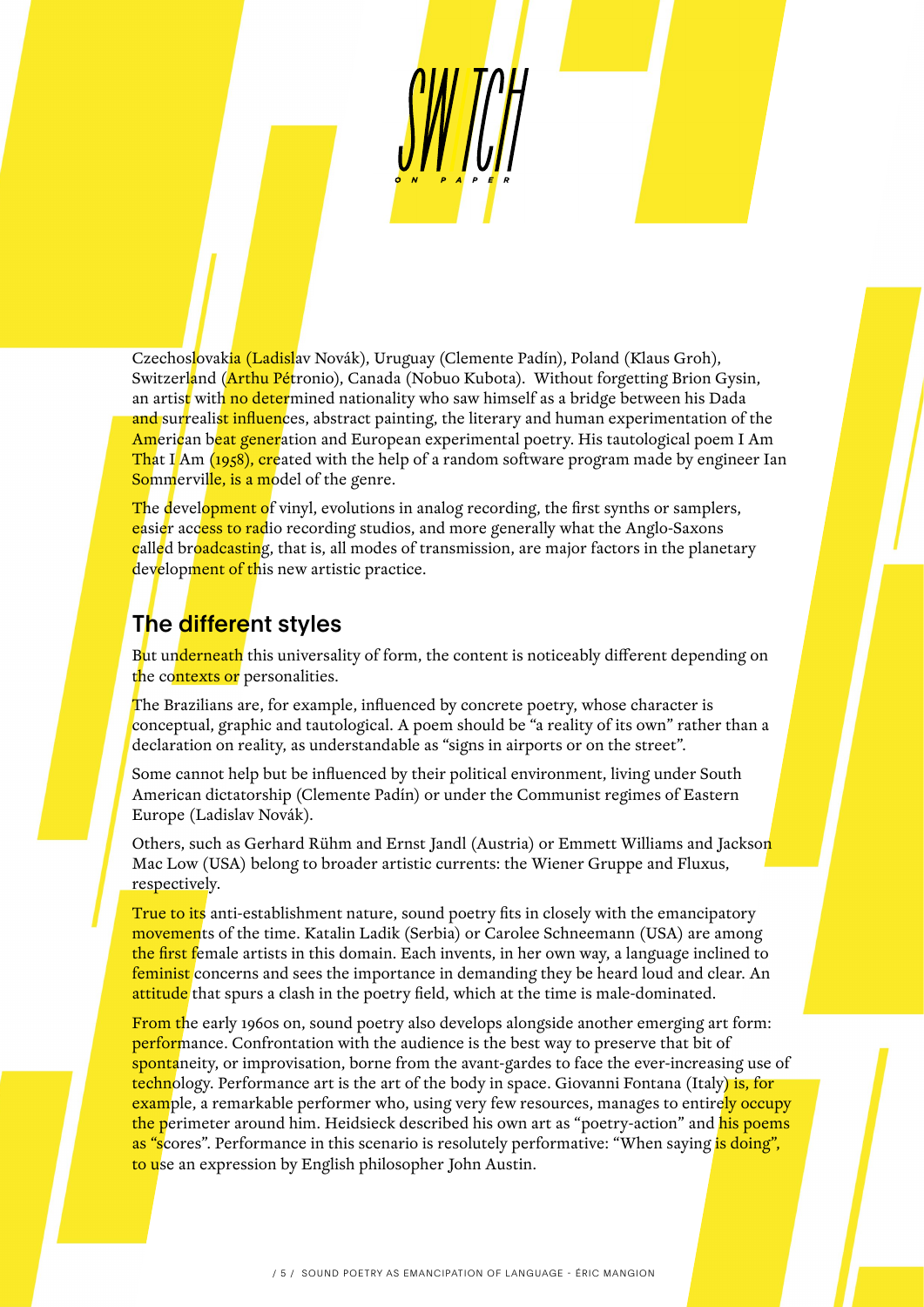# Self-indulgence and getting trapped

Like any form of creation, however, sound poetry can fall prey to self-indulgence. The kind that manifests itself as exaggerated expression, invective, vociferations or declamations that sometimes plague performances. These perhaps made sense in the years leading up to the 1950s, like so many screams surging from the body in the name of an art that saw itself as an emancipatory act from all systems, dogma and beliefs. But utopias are not all alike: the **principles that came** from the avant-garde have been re-questioned (especially the belief that universal language is a social link), and it would be silly to replay the same combats when times have changed. An imposture demanded as such by Dada might seem today like academic posturing. Sound poetry can sometimes also suffer from an over-fascination with new technologies that end up erasing any trace of poetry. The purely digital is boring.

Another trap is an over-attachment to music, like in the case of Slam which, indeed, represents an authentic form of contemporary poetry, but that, to follow the example of poet Kate Tempest, participates in a markedly different kind of reasoning than sound poetry's, as it aims to be perfectly "spoken" and "sung". The kinship with popular music is very complex to establish. In his book Lipstick Traces (1989), American music critic Greil Marcus draws a genealogy—which he calls a "secret" one—tracing a line from phonetic poetry to sound poetry all the way to the punk movement. The idea is relevant and defended with verve. But it is hard to compare sound poetry to anything at all. Without conducting some deeper research, the only statement that could be defended here is that it cannot be dissociated from the phenomenon of electric amplification that was foundational for rock music in the mid-1950s.

#### Contemporary variations

Certain sound poets were able to evolve with the times. Digital technology today offers a huge palette of possibility. Ian Hatcher (USA) uses algorithms to vary his range of sound. Anne Le Troter (France) works with information banks made from Data. Jörg Piringer (Autriche) on the other hand immerses himself in interactive systems, online communities and even video games. Eduard Escoffet (Spain) or Steven J. Flower (Great Britain) are allaround activists, able to transcend techniques by increasingly involving mixing tables.

The sounds have indeed lost the analogic texture that contributed so much to their charm, but they have gained more finesse and rhythm. The wish for a spatial rendition of sounds as put forth in particular by the couple Ilse and Pierre Garnier (France) in the 1950s and 60s (little known but fundamental poets) is finally taking shape today. This new dimension is present for example in Rike Scheffler's work (Germany), who is particularly demanding when it comes to how the pieces are broadcasted. It is no coincidence that she worked with sculptor Olafur Eliasson (Iceland), who is known precisely for his ambitious installations in space.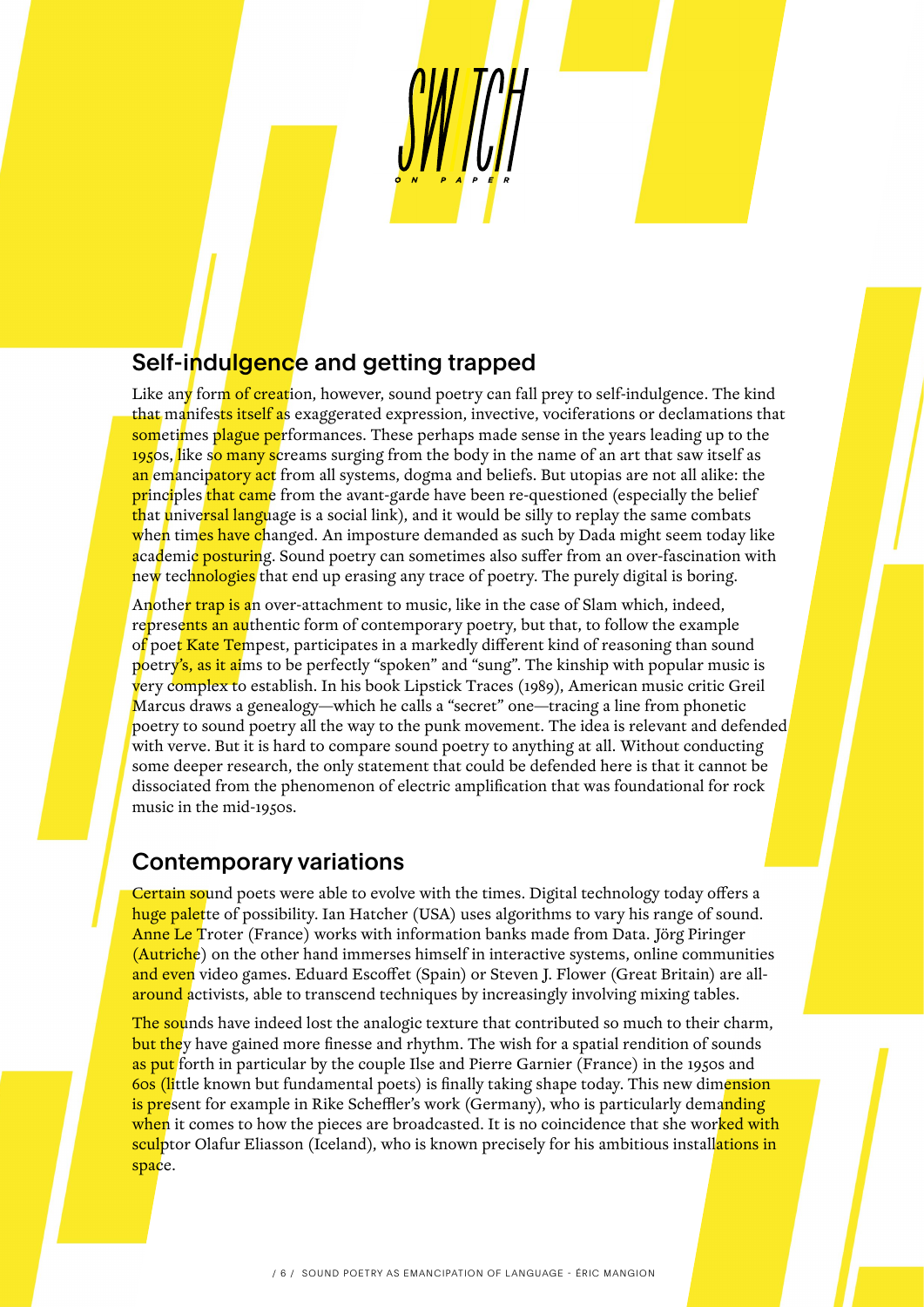# Social practice and information theory

Ultimately, what still and always will predominate in contemporary sound poetry is the relationship to language. For the avant-gardes of the early twentieth century, who were masters at tabula rasa and a complete re-working of art, no new form of creation could be envisioned without changing the world and therefore changing language. Tzara, for example, despised any smooth, clean and formatted language, which he considered "journalistic". Dada's language should reflect the chaotic complexity of the world.

For Russian linguist and theorist Victor Shklovski, who was close to the Futurists of his country, literature should be a social practice. In concrete terms, it should be involved in our vision of things, not only in narrative description of events, in realism or fiction, but also in the very forms of writing. Shklovski thus invented the principle of "defamiliarization", that is, an invented set of processes that aim to make writing poetic, using the unexpected to transform the familiar. To do so, you first have to abolish the former meanings of words, erase all the secular logics of vocabulary, recycle the used forms of syntax and reshape the association of ideas whose automatisms pollute speech. In other words, it was time to destroy the rationality of language, which for Dada and the Futurists was what gave rise to the conformity inherent to bourgeois and anesthetized societies.

This theoretical thinking that the avant-gardes embodied in sound poetry is of course related to their own utopia. We can deem it idealistic and not applicable. It resurfaces however in an opposite and inherently radical point of view at the end of the 1940s with the theory of information developed by American mathematician Claude Shannon. He sets in motion a techno-communicative practice of communication, mainly through information coding, data compression and cryptography. Shannon was a pure engineer working for the Bell communications company. On paper, he hardly seemed like an idealist. And yet, amongst his hobbies, and to illustrate his ideas, was the invention of a "useless machine" intended to shut down as soon as it was turned on. The "on" activates the "off". This incongruity characterized, in his eyes, the ubiquitous situations in which communication "paradoxically resides in the absence of communication, utility in the absence of utility."

Paradoxical though it may seem, this probabilistic and technical information theory echoes the works of sound poets, because it questions the purely semantic logic of language by using a group of signs and codes that have nothing to do with their typical use. It is also echoed in contemporary music, with composer Iannis Xenakis who, starting in 1956, develops a so-call "stochastic" music (calculated by probabilities) very close, once again, to the analog conceptions of sound poetry.

#### **Necessity**

Although today's revolutionary spirits are no longer the same, there is still an urgent desire to question how language is structured, mainly when facing so many forms of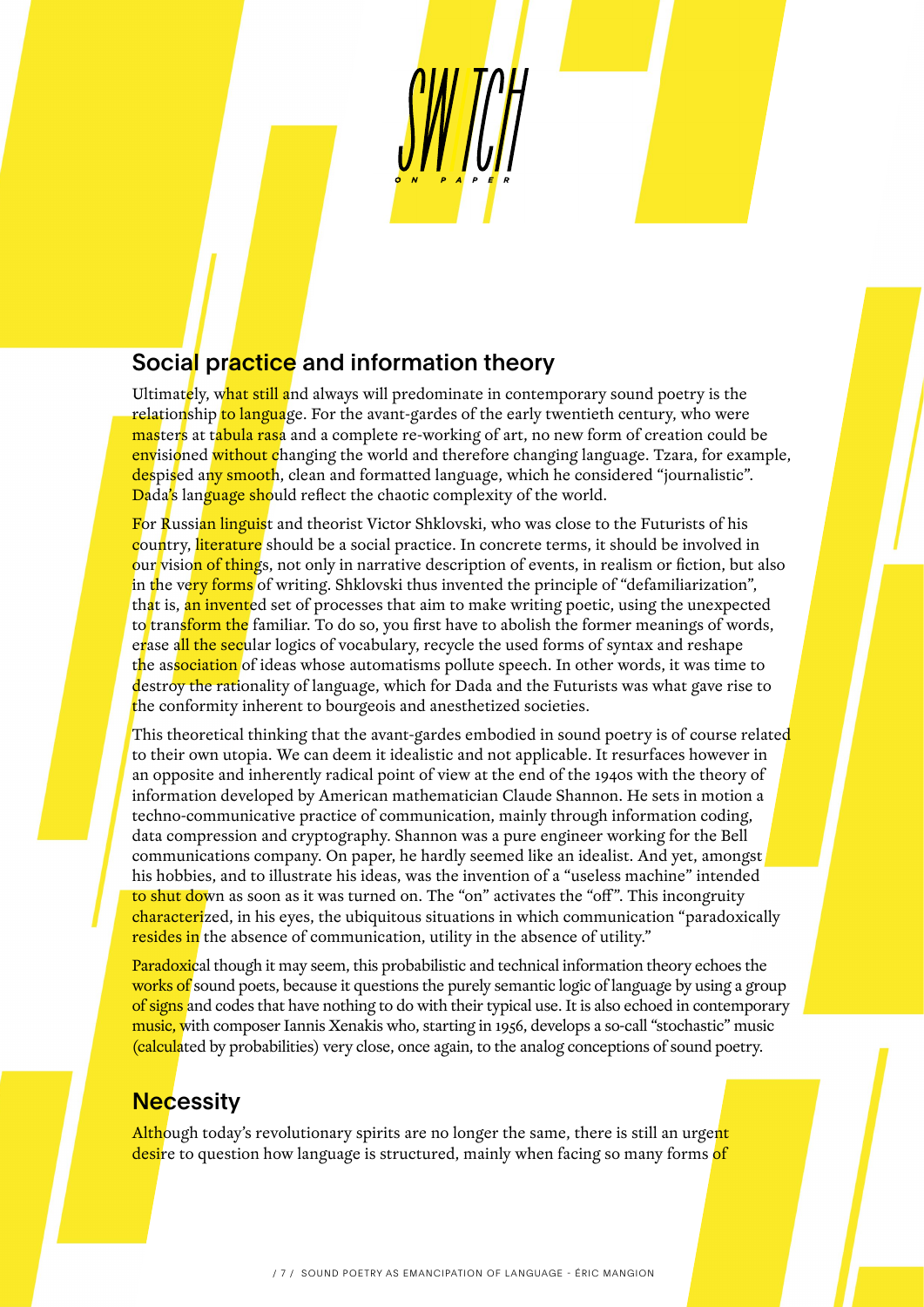standardization. Wall Street English is substituting Shakespeare in all four corners of the world, much to the detriment of local languages. Orality may indeed be riding high podcasts are **proliferating** everywhere—but the time for speaking is increasingly timed, counted and measured, depending on the spans and demands of the listener's attention. Our Western society likes to talk; it likes above all to comment, reducing judgment to the snappy formulas required by social media. Editorialists often replace philosophers. But we have little interest in the forms of language in and of themselves, in their ability to say things. Language is not just verbal. In becoming sound, it might tend toward universality. But is a sound really universal? Certainly not. Sounds obey the same logic as words. Their meaning and their impact vary depending on the context.

Which is why sound poetry is still relevant. When we listen to Maja Jantar (Belgium) or Violaine Lochu (France) today, we are stunned by the polyphonic and multilingual dimension of their poetry. Kgafela Oa Magogodi, one of the rare African artists (Zambia) known <mark>in the so</mark>und poetry field, reminds us of the essential role that bodily-produced sounds play in the complex and diverse construction of African languages.

## **Transforming literature**

Paradoxically, if new technologies are in part responsible for the digital rationalization of language due to an excess of simplification, they are also an opportunity to depart from its traditional logics. Even if Kenneth Goldsmith (creator of the UbuWeb platform) is not a sound poet per se, and even less a romantic revolutionary, he defends the new possibilities offered by the digital and the internet to transform literature. He is one of the main supporters of "post-internet poetry": forms that use search engines and blogs, and find their raw material in the cornucopia of the Web. Additionally, for several years now, Ubu constitutes the vastest archival source for sound poetry, as for every other form of experimental creation related to image or sound.

## Alternative spirit

Sound poetry is therefore not the territory of the human body resisting the machine. Nor is it a cybernetic body that aims to fuse these two entities. It remains first and foremost a human body, but one that knows how to make astute use of the tools available today. It represents a kind of primitive language, one that maybe pre-dates what we have been **practicing** since the start of civilization, and at the same time, it is an attempt at surpassing this: a kind of post-language, in sum. Henri Chopin suggests that sound poetry is an important step in poetic history by erasing the separation between music and poetr<mark>y.</mark> "[...] One must say that (it) is not at all an avant-garde movement. It is a recognition of the millennia of orality with a short foray into four centuries of what Zumthor called literary poetry."